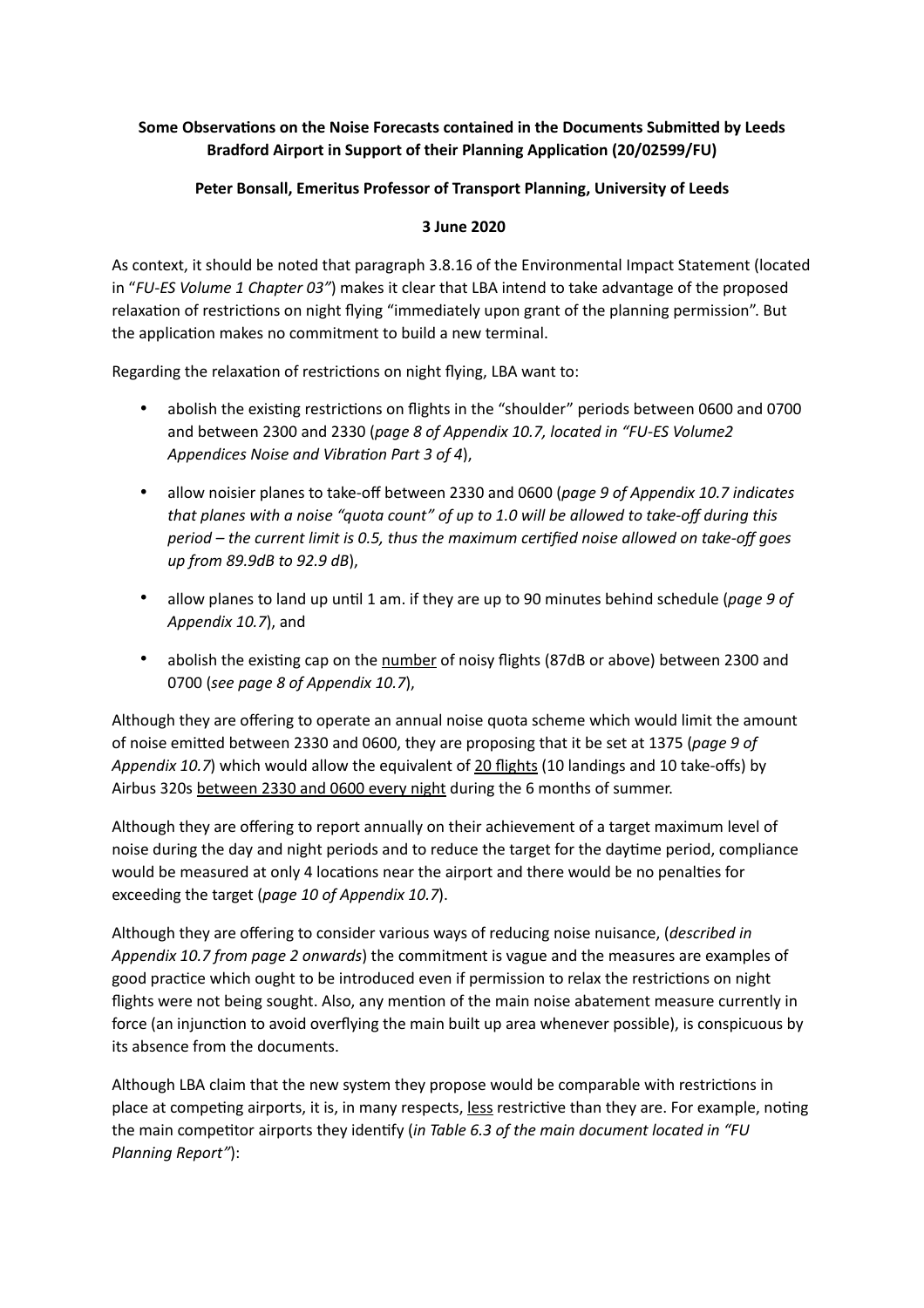- Their main rival, Manchester Airport, has, in addition to its noise quota budget, a rule whereby the number night time operations must not exceed 7% of its total number of flights (LBA is expecting 17.5% of its flights to be at night- *see Table 10.4-8 which can be found in "FU-ES Volume 2 Appendices Noise and Vibration Part 1 of 4"), and a ban on use of its new* runway during night hours and a policy to reduce the area exposed to night noise below what it was in 2001.
- East Midlands Airport (LBA's second most important rival) have restrictions on noisy flights between 2300 to 0700 and impose fines on any operator who breaches the limits.
- Their third most important rival, Heathrow Airport, has, in addition to its noise quota budget, a cap on the total number of night flights allowed, and night time restrictions on use of its most sensitive runway (and, in their most recent consultation, they included the offer of a voluntary ban on all scheduled flights between 2305 and 0430).

LBA's consultants have predicted the amount of aircraft noise likely to occur with and without their proposals. In doing this they have assumed that, if their proposals go ahead, airlines will respond by operating newer, quieter, aircraft in and out of LBA *(a comparison of tables 10.4-7 and 10.4-8 in Appendix 10.4 (located in "FU-ES Volume 2 Appendices Noise and Vibration Part 1 of 4") shows that they are assuming that, if their proposals go ahead, many of the current fleet of Boeing 737-800s will be phased out).* Post-covid, this assumption looks very shakey - airlines are seriously short of cash and, rather than buy new planes, they may choose to keep their old ones in service or, if they need to expand the fleet, to pick up extra planes on the second hand market. Similarly, LBA's bankers may not allow them to go ahead with the new terminal and so the assumed stimulus which that would give to fleet modernisation may simply not happen. If the optimistic assumption about fleet modernisation proves to be incorrect, the average noise emitted will be significantly higher than the consultants have predicted.

Even with their optimistic assumption on fleet modernisation, their forecasts are alarming. They predict that, compared to the situation without their proposed development, their proposals would cause thousands more people to be subject to aircraft noise loud enough to have an adverse effect on them:

- an extra 2,600 people will be subject to at least 51dB (LAeq16hr), an extra 1900 to at least 54dB, an extra 700 to at least 60dB and an extra 200 to at least 60dB (*Table 10.21 in the noise and vibration chapter located in "FU-ES Volume 1 Chapter 10 Noise and Vibration"* ).
- 26,100 more people will hear between 1 and 50 more planes which are loud enough to disturb them (above 65dB LAmax) on an average summer day (*Table 10.23 in the noise and vibration chapter*)
- 7,200 more people will hear between 50 and 100 planes loud enough to disturb them (above 65dB LAmax) on an average summer day (*Table 10.23 in the noise and vibration chapter*).
- $94,000$  more people to be subjected to an increase in the amount of daytime aircraft noise loud enough to have an adverse effect on them (*Table 10.22 in the noise and vibration chapter*)